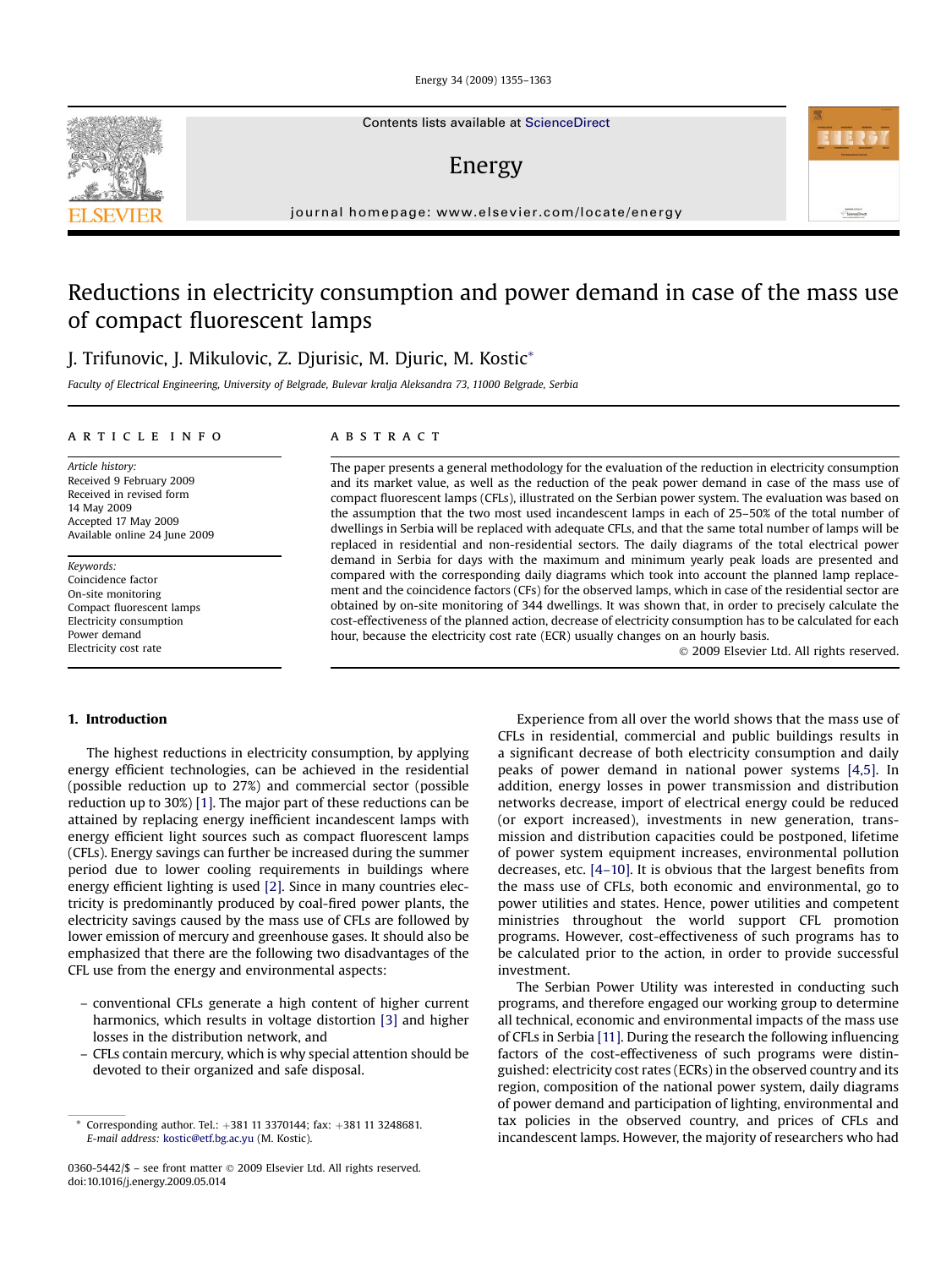| <b>Nomenclature</b>  |                                                                                                          |
|----------------------|----------------------------------------------------------------------------------------------------------|
| CFL.                 | compact fluorescent lamp                                                                                 |
| <b>CF</b>            | coincidence factor                                                                                       |
| $CF_R(t)$            | CF daily diagrams for the considered lamps in residential buildings                                      |
| $CF_{NR}(t)$         | CF daily diagrams for lamps that are planned to be replaced in non-residential buildings                 |
| $N_{\rm D}$          | total number of dwellings in Serbia                                                                      |
| $R_{\rm R}$          | rate of lamp replacement                                                                                 |
| $P_{I}(t)$           | daily diagram of electrical power demand that only includes the replaced incandescent lamps              |
| $P_{IR}$             | power of the replaced incandescent lamps in a dwelling                                                   |
| $P_{INR}$            | power of the replaced incandescent lamps in the non-residential sector, reduced to a dwelling            |
| $P_C(t)$             | daily diagram of electrical power demand which only includes CFLs used in the described replacement      |
| $P_{CR}$             | power of the CFLs used in the described replacement in a dwelling                                        |
| $P_{CNR}$            | power of the CFLs used in the described replacement in the non-residential sector, reduced to a dwelling |
| P(t)                 | daily diagrams of the electrical power demand in Serbia                                                  |
| $P_{AR}(t)$          | daily diagrams of the electrical power demand in Serbia after the described lamp replacement             |
| $\Delta W$           | total reduction in electricity consumption for a period of one year                                      |
| <b>RMV</b>           | regional market value of the saved electricity in a period of one year                                   |
| ECR(t)               | hourly electricity cost rate in the observed region                                                      |
| $\Delta P_{\rm max}$ | absolute decrease of the peak load                                                                       |
| $\delta P_{MAX}$     | relative decrease of the peak load                                                                       |

similar tasks only took the reduction in electricity consumption into account [\[5,6,12\]](#page--1-0). Their analyses were based on the total duration of activity of artificial lighting in buildings per day, and not on the time-of-use patterns. In Ref. [\[13\]](#page--1-0) decrease of the peak load was also taken into consideration. However, the reduction in power demand was not analysed throughout a day. Refs. [\[14,15\]](#page--1-0) included time-of-use patterns for indoor lighting, created by data collected from end-users and power utilities through questionnaires and



Fig. 1. Daily diagrams of the total electrical power demand in Serbia for the years 2005-2007, related to the days with the maximum (a) and minimum (b) yearly peak loads.